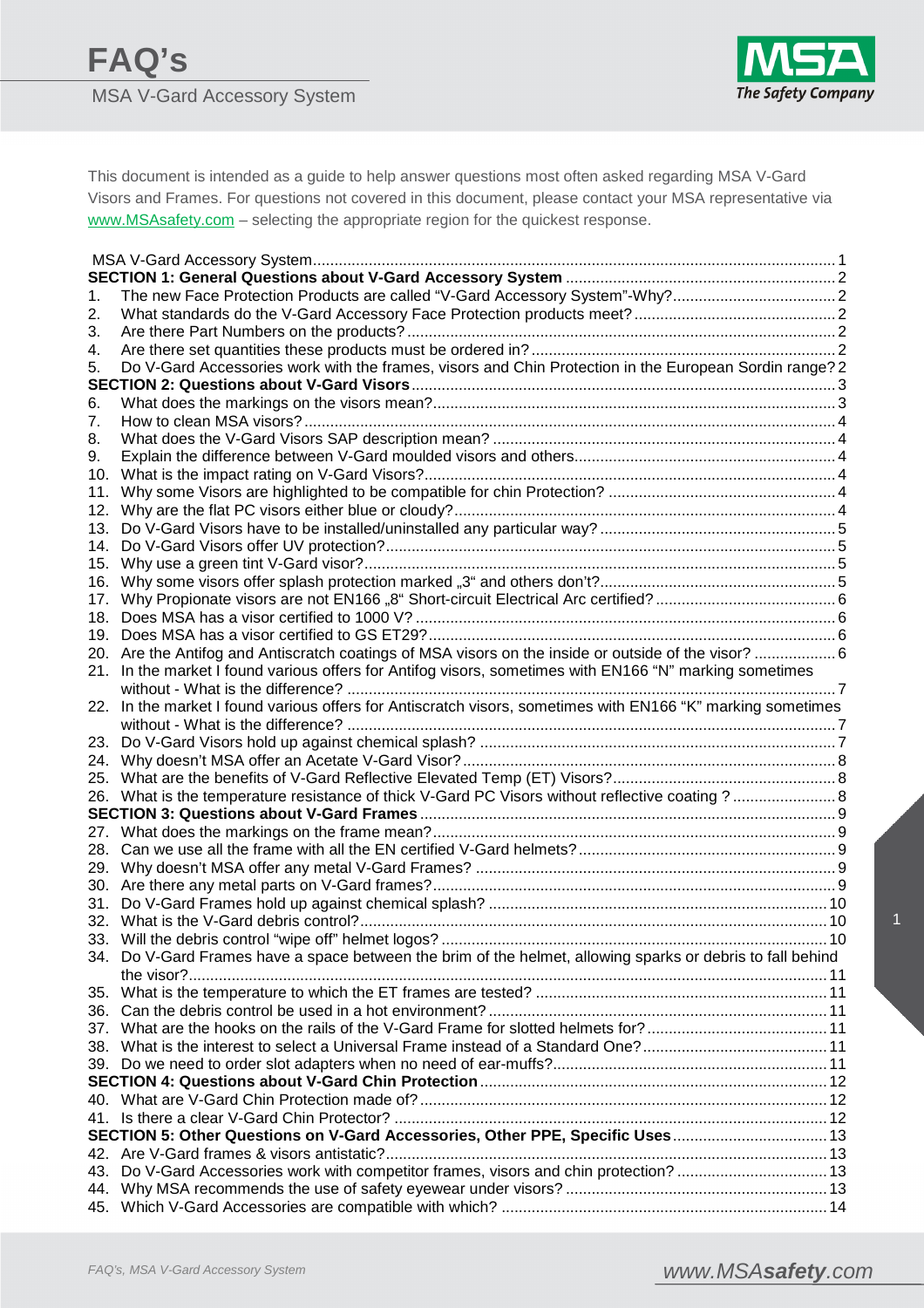

# **SECTION 1: General Questions about V-Gard Accessory System**

# **1. The new Face Protection Products are called "V-Gard Accessory System"-Why?**

MSA's new face protection product line was named to captitalize on the market-leading "V-Gard" trademark look and strong market presence. Despite the name, all V-Gard Frames work with all MSA V-Gard helmets, and all V-Gard Accessory products have been tested and approved together as a system.

### **2. What standards do the V-Gard Accessory Face Protection products meet?**

All frames, visors, chinProtection and debris controls meet standards from Europe EN 166, North America ANSI/ISEA Z87.1-2010, Canada CSA Z94.3 and Australia AS/NZS 1337. All V-Gard Visors have EN 166, ANSI/ISEA Z87.1-2010, CSA Z94.3 and AS/NZS 1337 impact ratings. There are some exceptions for CSA Z94.3, MSA will provide you details if needed.

### **3. Are there Part Numbers on the products?**

Single Saleable part numbers are on all V-Gard Visors. Part numbers do not appear on the V-Gard Frames as the component parts are used on multiple frames, and having several numbers on the products create customer confusion. The part numbers also do not appear on the Chin Protection, but there are only two products which are very different in appearance and should be easily distinguishable by customers.

#### **4. Are there set quantities these products must be ordered in?**

Yes. There are Minimum Order Quantities (MOQs) identified on the local "V-Gard System Price List", only the multiple of the MOQ can be ordered.

As a rule of thumb, the more costly items are packed in boxes of 5, while the less-costly are packaged in boxes of 10. This was done to ensure perfect packaging for transportation and efficient logistics.

### **5. Do V-Gard Accessories work with the frames, visors and Chin Protection in the European Sordin range?**

No. These product lines are not compatible. The V-Gard line has patent-pending "V" alignment guides and three touchpoint load for easy visor installation. You will need a V-Gard Frame (if you are ordering a V-Gard Visor) or a V-Gard Visor (if they are ordering a V-Gard Frame or V-Gard Chin Protection) in order to use the new range.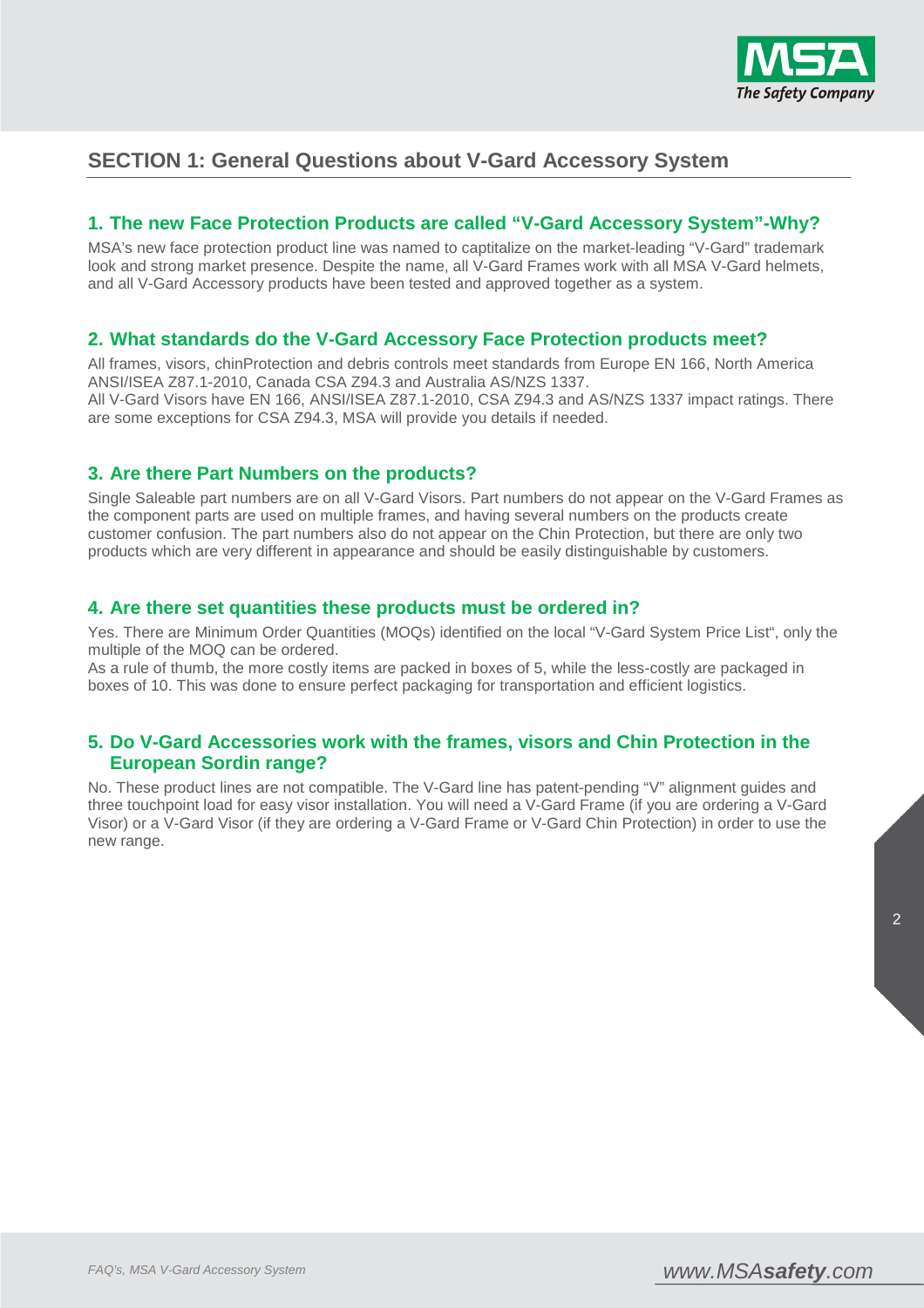

# **SECTION 2: Questions about V-Gard Visors**

#### **6. What does the markings on the visors mean?**

The markings are generally found on the upper right side of the visor when the visor is facing you. As MSA visors follow global standards you will find global markings. Following an example to give you a better understanding. First marking line (in yellow) shows the visor is impact-rated to US standard ANSI/ISEA Z87.1- 2010 offering maximum UV filter (U6) as indicated under the standard. The black line includes the Australian Standard AS/NZS 1337. For more details on the US, Canadian or Australian standards we can send you the US leaflet or you download it from US website.

The EN166 marking (last line) is herewith explained in more detail: **Filter class: e.g. 2C**

**2** Ultra Violet filter

**2C** UV filter with enhanced colour recognition

4 IR filter EN171

Welding Filters EN169 have no digit, just the scale no.see below

#### **Scale number**: e.g. 2

Increases with decreasing luminous transmittance of lens

- 1.2 74.4% 100% (UV EN170)
- 1.7 43.2% 58,1% (UV EN170)
- 2 29.1% 43.2% (UV EN170)
- 2.5 17.8% 29.1% (UV EN170)
- 4 3.2% 8.5% (UV EN170)
- 4-3 8.5 17.8% (IR EN171)
- 4-5 1.2 3.2% (IR EN171)
- 3 8.5% 17.8% (Welding % UV % IR)
- 5 1.2% 3.2% (Welding % UV % IR)

MSA – manufacturer

1 – highest optical quality for permanent use

#### **Symbol for mechanical strength: e.g. BT**

- "S" Increased robustness
- "F" High speed particles with low energy impact (45 m/s)
- "**B**" High speed particles with medium energy impact (120 m/s)
- "**T**" Additional resistance at extreme temperatures (–5 and +55 °C) optional test

#### **Field of use: e.g. 389** – optional tests

No Symbol: Basic Use

- "3" Liquid droplets and splash
- "8" Electric arc resistance
- "9" Non-adherence of molten metal and resistance to penetration of hot solids
- " $R$ " Enhanced reflectance >60% in the infrared (780-2000 nm)

Optional tests:

- "**K**" Resistance to surface damage by fine particles
- "**N**" Resistance to fogging

**EN1731:** Accredited standard for mesh visors: Same impact option than EN166

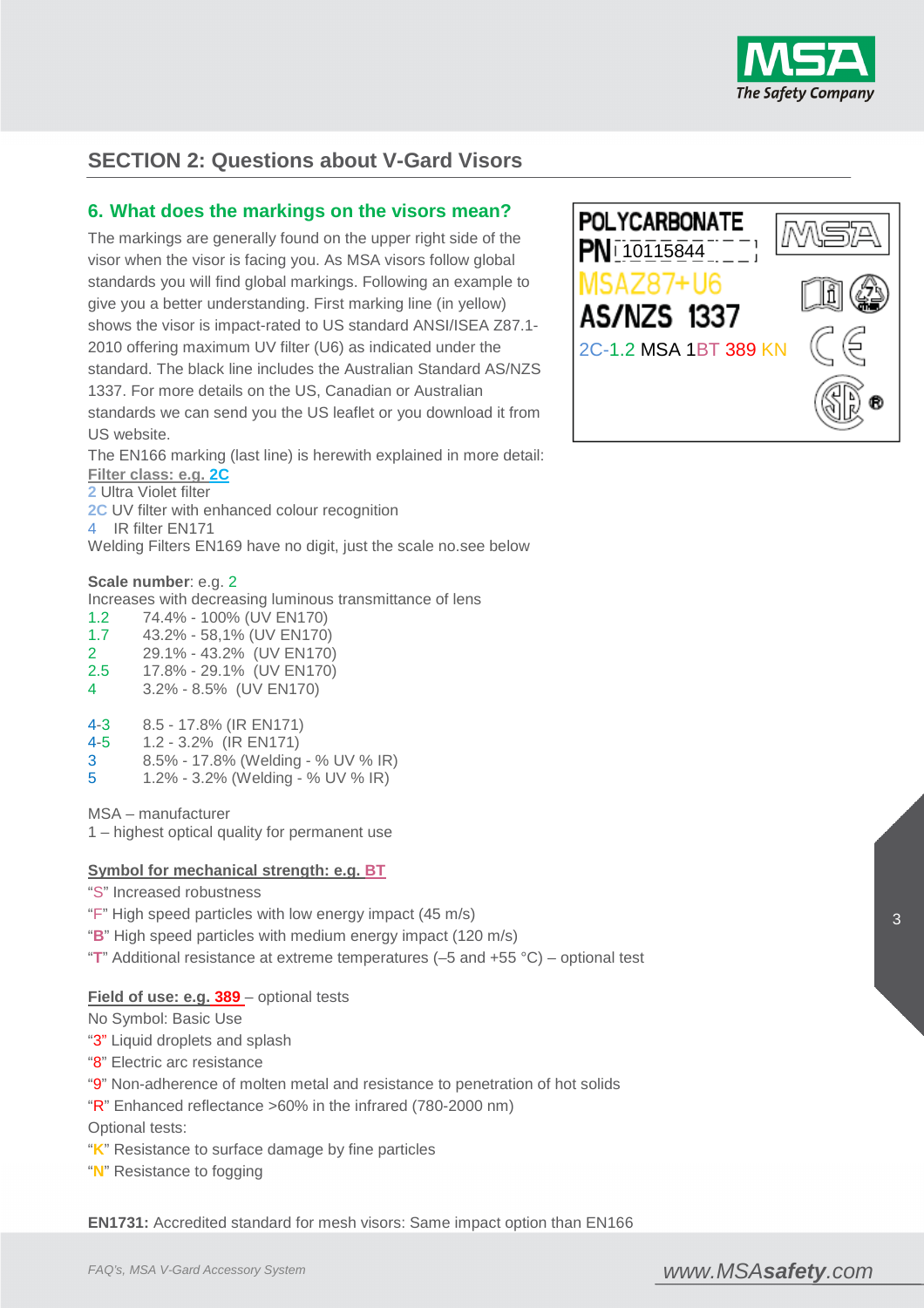

# **7. How to clean MSA visors?**

MSA recommends cleaning the visors with mild soap and water. Cleaning with high temperature water may cause warping. Do not wipe with a dry or coarse cloth, as that could cause scratching.

## **8. What does the V-Gard Visors SAP description mean?**

V-Gard Visors are global products. Incorporating size dimensions was impossible due to the use of English vs. Metric measurements (only one name can be used in SAP). Instead of measurements, these abbreviations are used:

- Length = SH [8"=203mm], MED [9.25" 9.5" = 235-241mm] and LONG [10.375" = 264mm]
- Width = RECT [16.5"=430mm], STD [17"-17.25" = 432-438mm] and EXT [17.75" 18"= 450-457mm]
- Thickness = LTW  $[.04"$  = 1mm], THK  $[.06" .07"$  = 1,5–1,8mm] and XTHK  $[.098"$  = 2,5mm]

### **9. Explain the difference between V-Gard moulded visors and others.**

There are several significant differences between V-Gard moulded visors and others:

- V-Gard moulded visors offer superior optical quality. MSA conducts strenuous testing to ensure V-Gard Visors exceed "Optical Requirements" of ANSI/ISEA Z87.1-2010. Tests are conducted both within our own research facilities and verified/certified by third-party test facilities.
- V-Gard moulded visors are significantly thicker and thus are ideal for tough conditions and impacts, providing better high temperature resistance than flat visors
- All moulded PC visors and various 1.5mm flat visors (except the reflective, shade and arc visors), have anti-fog, anti-scratch coatings. See Question 19 for details on these coatings.
- An additional benefit of the visor thickness is their ability to hold up to many chemicals. For details please see the "MSA Chemical Application Quick Reference Guide".

#### **10. What is the impact rating on V-Gard Visors?**

All V-Gard Visors sold in Europe have EN 166, ANSI/ISEA Z87.1-2010, CSA Z94.3 and AS/NZS 1337 impact ratings. Concerning EN166 all are resistant to high impact 120m/s marking "B", even the Propionate visors. For visors with increased chemical resistance (e.g. Acetate, Propionate) this is not usually (in the market we see many just being resistant to impacts "F" 45m/s) so it is better to compare the product marking before buying.

#### **11. Why some Visors are highlighted to be compatible for chin Protection?**

Visors with the mark "compatible for chin Protection" have holes in the top for insertion into a frame, as well as holes in the bottom, for insertion into a chin protector. Sure you can use them as well without chin protector if the holes doesn't bother you. In the certificate you will see that visors have been tested with and without chin protection.

#### **12. Why are the flat PC visors either blue or cloudy?**

They aren't. The flat PC visors have protective film on BOTH sides to prevent scratching during shipment and storage. The film is either blue or "clear." The film from both sides of the visors should be removed prior to use.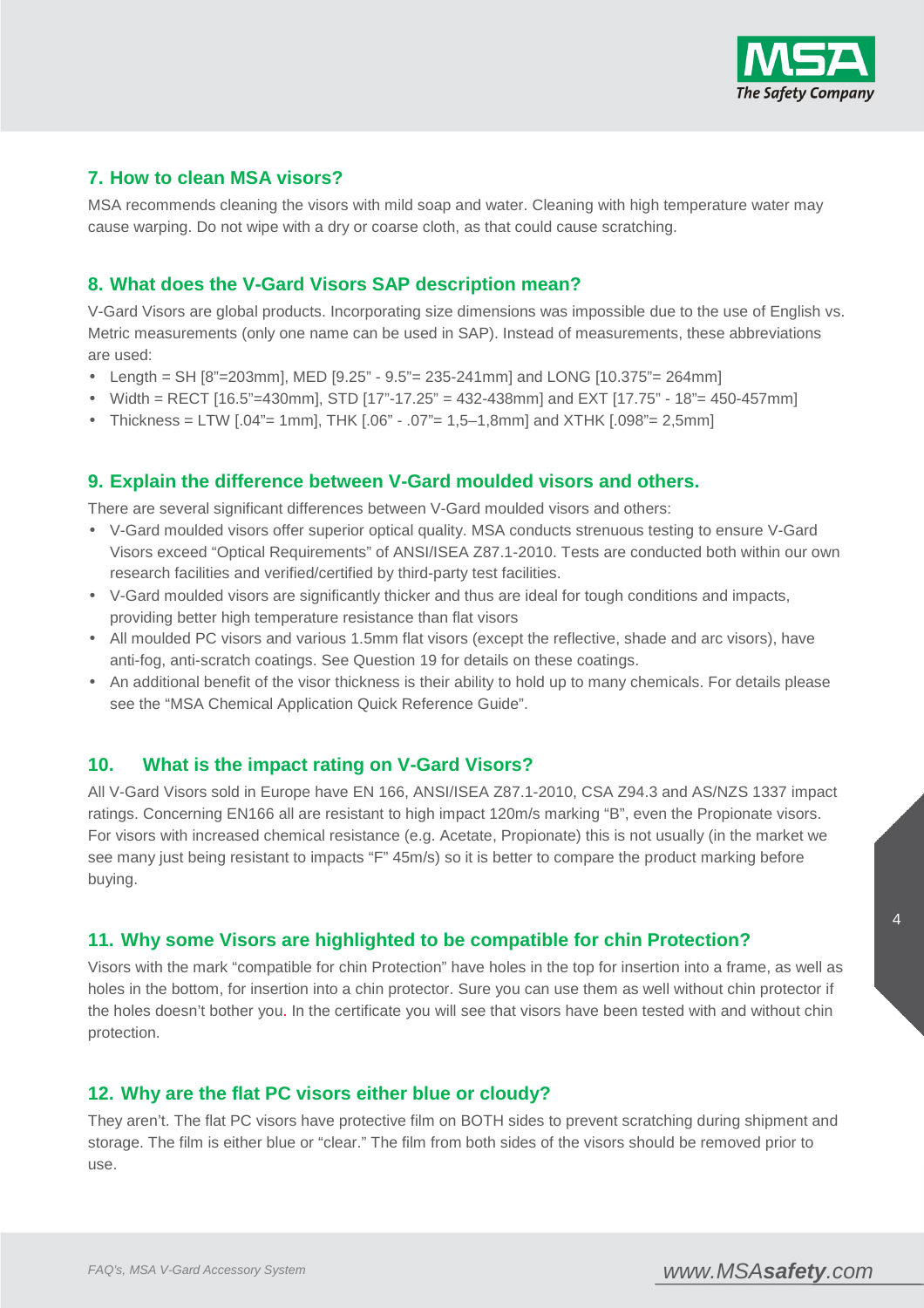

# **13. Do V-Gard Visors have to be installed/uninstalled any particular way?**

Yes. All V-Gard Visors have "V" alignment guides (patent-pending) and three touchpoint load (there are also two "passive" pins) that must be matched to those same elements on the frame.

Most of the visors are marked "1, 2 and 3" to help customers install them easily. It is best to load the visor starting with the middle (where the visors is marked "1"), and slide the visor onto the frame under the logo, working toward the outside pins on either end of the frame (lining up "2" and "3" on the visor). There should be a "snap" signifying the visor is in tightly. There are two "passive" pins on the frame, and these should automatically load into the unmarked holes on the top of the visor when working through positions 1, 2 and 3. However, customers should make sure these passive pins are completely centered in the visor holes, and also that there are no gaps between the visor and frame.

To uninstall a visor, reverse the process. Remove "3," (on the right of the visor when in the as-worn position), remove "2" and then remove "1." Removing "1" will require the customer to quickly and forcefully "snap" the visor out of the frame by moving the visor downward and away from the frame.

Removal of "1" may be difficult, but a tight fit in the "1" position is required to ensure the visor stays put in the event of an impact.

Please see the training video for proper visor loading and unloading.

IMPORTANT NOTE: The flat 1mm visors MUST be loaded with the dimples out. These visors have warning labels, and this is reiterated in the training videos and materials.

### **14. Do V-Gard Visors offer UV protection?**

All V-Gard Polycarbonate visors, whether flat or moulded, offer UV protection. For details on UV filter marking please see question 6. Due to the material, V-Gard Visors made of propionate or mesh do not offer UV protection.

#### **15. Why use a green tint V-Gard visor?**

Green tint visors help alleviate eye strain and fatigue by reducing excessive glare and light transmittance. They are great for outdoor use and/or in bright-light conditions. Additionally, our green tint PC offer maximum UV protection. Green tint visors should not be used where a Shade IR visor is required.

# 16. Why some visors offer splash protection marked "3" and others don't?

EN166 only requires the frame to be marked for splash protection. This is misleading as not all visors pass the respective test "3" from EN166 clause 7.2.4:

- Viewing area with a min. vertical centre-line depht of 15 cm when mounted
- Laser test when visor on test head turn in all directions

But the VG3 committee recently made the general agreement that "3" should also be marked on the visor especially where a frame can be fitted with a range of visors

Some MSA PC visors don't have the "3" marking even they are approved for it (see MSA certificate, technical datasheet and price list). This will be changed later on the visors itself.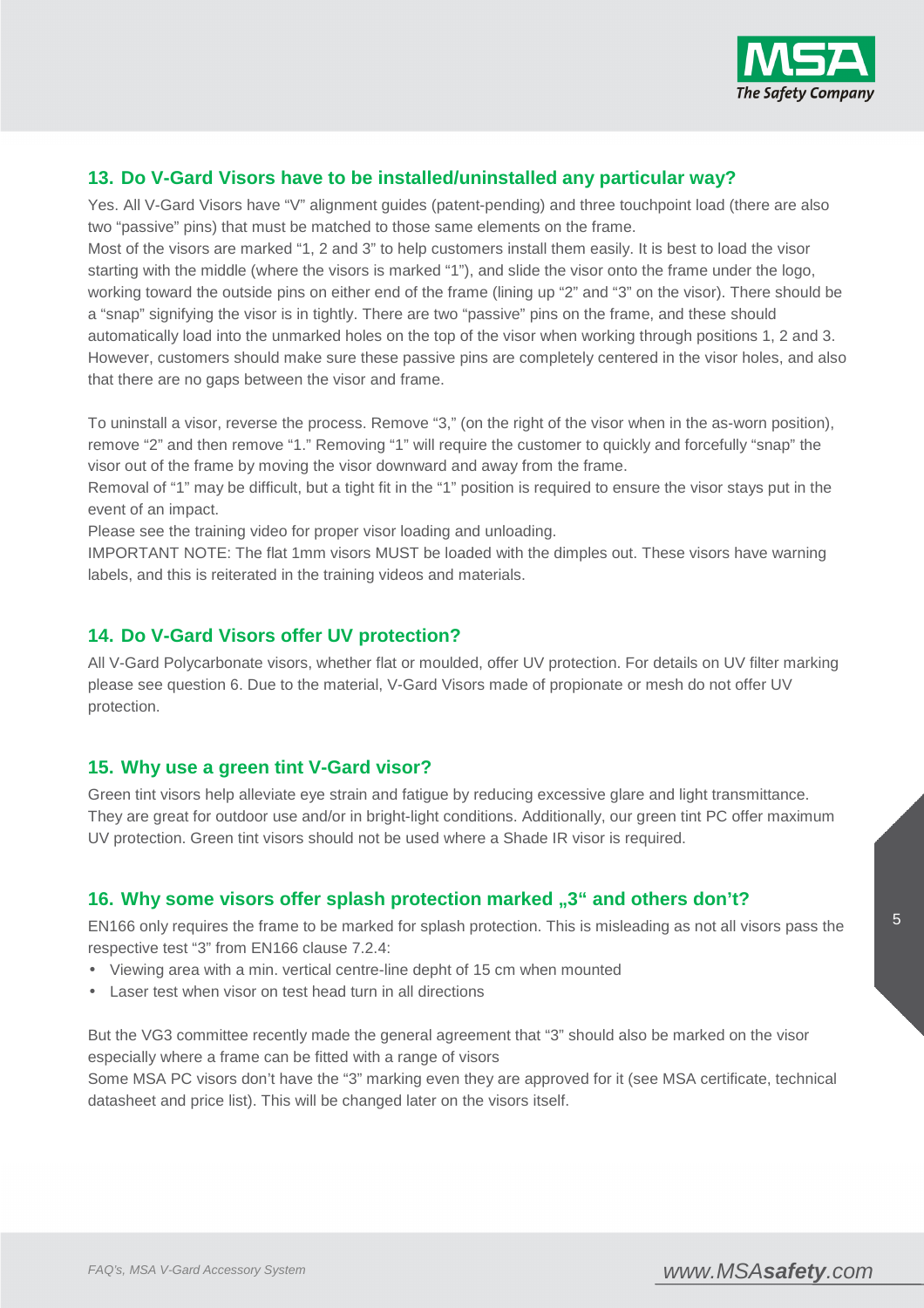

## 17. Why Propionate visors are not EN166 "8" Short-circuit Electrical Arc certified?

Even if thickness is superior than 1.4 mm, these visor don't offer a UV protection and are not compliant with the other requirement of the "8" option: UV filter 2C-1.2.

## **18. Does MSA has a visor certified to 1000 V?**

This visor is EN166, "8" marking. See below the EN166 "8" requirements. For sure MSA visors with this marking are compliant with them:

- min. Thickness 1,4 mm
- scale number 2-1,2 or 2C-1,2 (light transmission >74.4%)

It was admitted by expert that if you are in line with these 2 conditions you can resist to such electrical conditions. See below extract from the EN166 standard, 7.2.7

"The specification of a minimum ocular thickness of 1,4mm was derived from a series of tests in Germany on a range of materials, including polycarbonate, cellulose acetate and cellulose propionate. The distance oft he material under test from electric arc was a nominal 300mm and the arc conditions were as follows: Current= 12 KAmax.

Voltage 380-400V Frequency: 50Hz nominal Duration: 1s max."

So there is no reference to 1 000V in European Standard. 1 000 V standard is the one for helmets (EN50365) to prove that the helmet offers Electrical Insulation if a live parts touches the surface of the shell.

#### **19. Does MSA has a visor certified to GS ET29?**

GS ET 29 . Supplementary requirements for the testing and certification of face shields for electrical works" is a german test principle issued by the Expert committee for electrical engineering. So far it is not part of the EN166, but some visor manufacturers including MSA have tested their products using this principle.

By GS ET 29 real tests have to be performed to proof resistance against electric arc and its consequences like high temperature . The most important requirements are (for details please read the GSET29 itself):

With specific measurements on the visible light transmittance three classes are possible: Class 0: Visible light transmittance (D65) ≥ 75%

Class 1: Visible light transmittance (D65) 50% ≤ VLT (D65) < 75%

Class 2: Visible light transmittance (D65) < 50%

| Test class | Test current | Test voltage  | Arc duration  |
|------------|--------------|---------------|---------------|
|            | kА           | V AC          | ms            |
| Class 1    | $4 + 5%$     | $400 \pm 5\%$ | $500 \pm 5\%$ |
| Class 2    | ± 5%         | $400 \pm 5\%$ | $500 \pm 5\%$ |

The arc resistance is tested using 2 classes=

**V-Gard frame and moulded 2.5 mm PC visors clear (10115844 & 10115853) passed arc resistance test class 1 (test with 4kA). As they are clear they belong to VLT class 0. Test Reports are available.** 

#### **20. Are the Antifog and Antiscratch coatings of MSA visors on the inside or outside of the visor?**

MSA visors use a dipping process for the coatings which allows visors to be coated on both sides uniformly. The coatings themselves are highly technical chemicals specially developed for superior quality.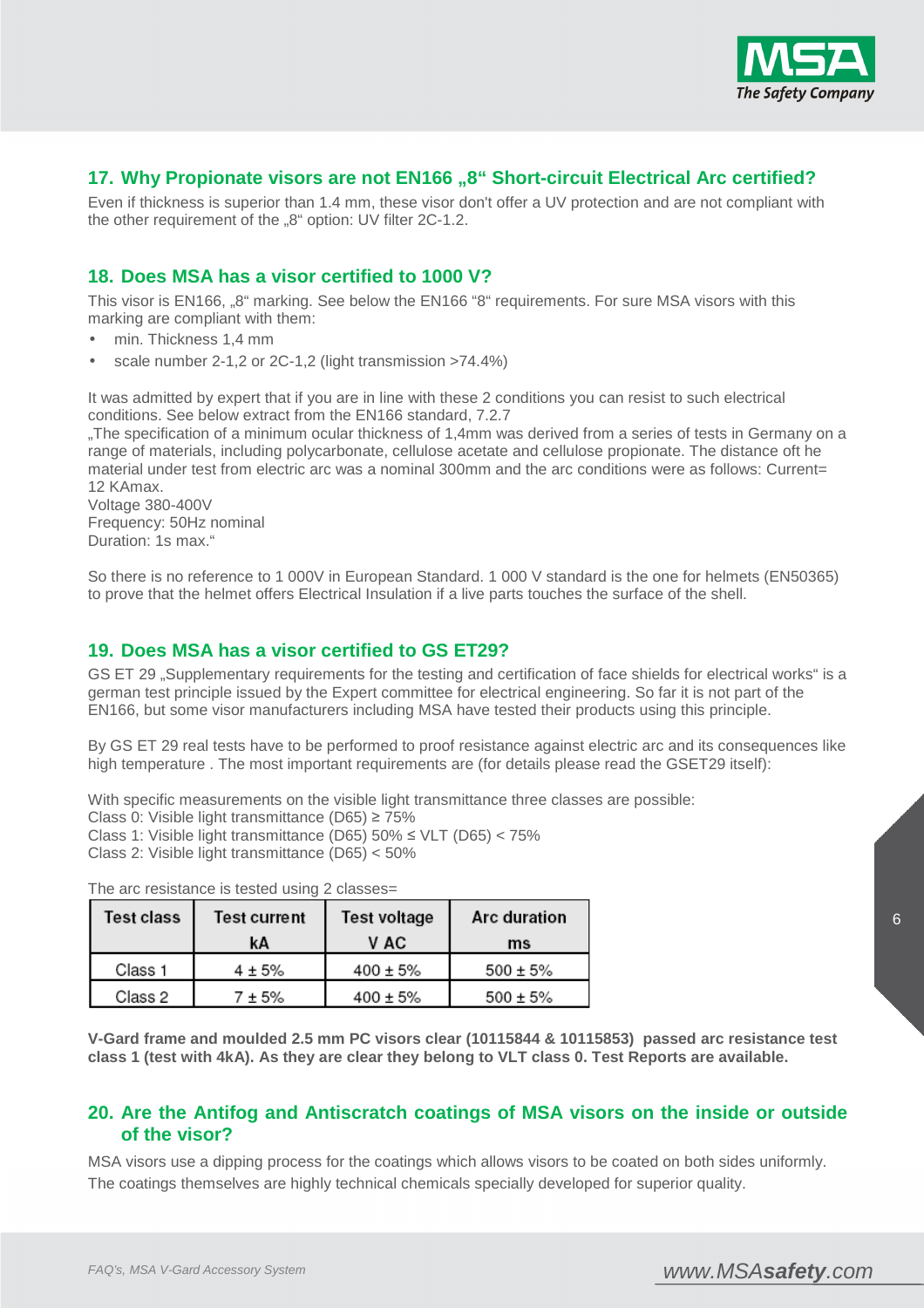

# **21. In the market I found various offers for Antifog visors, sometimes with EN166 "N" marking sometimes without - What is the difference?**

#### **The term "Antifog" is descriptive not fixed.**

The face protection mechanical properties standard EN166 includes an antifog option. In this optional test the visor must remain free from fogging for a minimum of 8 s when tested [clause 16 EN 168:2001]. A premium, robust coating is required to successfully pass the test after all the necessary conditioning.

**MSA offers several visors which have passed this intensive test and these are marked with "N" from EN166.** MSA's AF coatings improve vision under tough conditions by preventing fogging that happens in humid conditions, helping ensure wearable comfort and compliance.

Only visors marked EN166 "N" are certified as having the required level of Antifog to meet the standard's requirements. Some manufacturers argue to have visors with "Antifog" properties but often they are not so performant as the requirement of the EN166 "N" option.

In MSA's leaflets you will find the product certification markings clearly listed - this is the real certified performance- always check before you buy!

# **22. In the market I found various offers for Antiscratch visors, sometimes with EN166 "K" marking sometimes without - What is the difference?**

#### **The term "Antiscratch" is descriptive not fixed.**

EN166 includes an optional requirement on "Resistance to surface damage by fine particles" using "K" for the product marking. Sand is used to test the robustness and light scattering is measured afterwards [clause 15 of EN 168:2001]. **MSA offers several visors which have passed this intensive test and these are marked with "K" from EN166.** They improve vision under tough conditions by preventing scratching that easily happens during the course of the work day. Additionally, this coatings extend the life and use of the visor, improving overall costs.

Only visors marked EN166 "K" are certified as having the required level of Antiscratch to meet the standard's requirements. Some manufacturers argue to have visors with "Antiscratch" properties but often they are not so performant as the requirement of the EN166 "K" option.

In MSA's leaflets you will find the product certification markings clearly listed this is the real certified performance- always check before you buy!

#### **23. Do V-Gard Visors hold up against chemical splash?**

Yes, some V-Gard Visors perform very well against certain types of chemicals. The performance of any given visor varies based on chemical hazard, material, thickness, amount of plasticizer, coating and the environment – to name a few inputs.

MSA performed lab tests with select chemical families on certain V-Gard Visors. The results of the tests are available in the "MSA Chemical Application Quick Reference Guide". Please refer to these materials to guide customers as to which visor may work best for their particular conditions. A representative chemical from 10 chemical families was used for the testing.

The results are intended as a guide only to help select the proper V-Gard face protection products. While the information shows the performance against certain chemicals, it is not intended to be all-inclusive, nor is such testing required by safety standards. Additionally, the performance of any product can vary based on conditions of use (such as subjection of the material to different types of heat, humidity, other chemicals, etc.).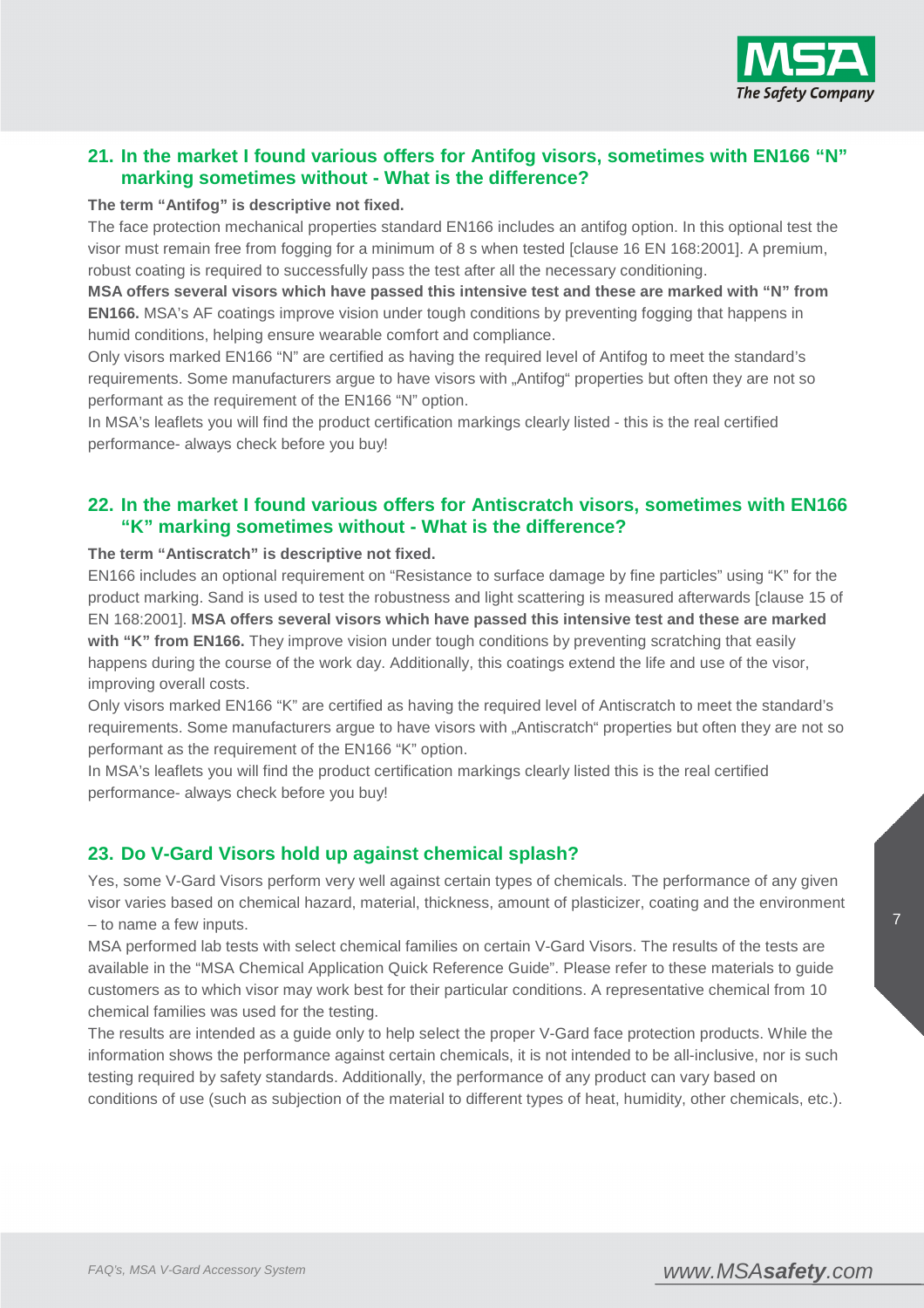

# **24. Why doesn't MSA offer an Acetate V-Gard Visor?**

There are several reasons why there aren't acetate visors in the V-Gard Accessory line:

- Acetate is a near single-source material, meaning it is highly susceptible to price fluctuations;
- While chemical resistance may be good against some materials, it is not generally used for protection against impact; and
- It is difficult to pass the optical requirements with acetate, especially since MSA does not only "self-test," but also always secures third-party verification of internal test results. MSA does not sell face protection product that do not conform to applicable standards as verified by 3rd party testing.

# **25. What are the benefits of V-Gard Reflective Elevated Temp (ET) Visors?**

The primary source of infrared (IR) radiation is heat. The warmer the object, the more IR it emits. IR is found in many industrial settings, especially those with high-temperature furnaces (such as steel mills or glass manufacturing), and where lasers, arc lamps or electric radiant heaters are used. To susceptible tissues such as skin and eyes, IR can be a particularly dangerous form of non-ionizing radiation, creating a thermal effect. Skin exposed to IR provides a warning mechanism against thermal effect in the form of pain. Eyes, on the other hand, do not. Since the eye cannot detect IR, blinking or closing the eyes to help prevent or reduce damage does not happen.

The reflective coated ET V-Gard Visors help protect against long-term IR exposure by filtering out IR (clear reflective visor 10115848 has an IR transmittance of 10,61% within 780-2000nm).

Within EN166 (7.3.3), claims of "enhanced reflectance in the infrared" ("R"mark) indicate that the mean spectral reflectance of IR (i.e., the amount filtered out) is >60% (between 780nm – 2000nm). V-Gard reflective coated visors offer this reflectance and carry the "R" mark. Even though the market offers reflective coated product without the "R" mark, these products may not have been tested to any performance criteria for IR reflectance.

During evaluations, V-Gard reflective-coated visor surfaces were exposed to irradiance of 9.5kW/m2, 24 cm from heat source of 793.3°C for five minutes. The temperature in front of the visor reached 212.2°C, but behind it (near the eyes) reached ~40°C. For details please see the MSA Whitepaper.

Please note: V-Gard reflective visors are not intended for use where a Shade IR visor is required.

### **26. What is the temperature resistance of thick V-Gard PC Visors without reflective coating ?**

V-Gard PC 2.5mm visors (10115853, 10115844, 10115845) are developed for heavy duty use and are thicker than most visors in the marketplace, which not only ensures impact resistance, but also reduces heat warping. They are certified for EN166 keeping impact protection at extreme temperatures +55˚C and - 5˚C, marking "T". They do not filter or reflect Infrared, and do not dissipate heat. These visors are not recommended for use against radiant heat hazards. For these risks please check the reflective coated visors, see previous answer.

The performance of any product can vary based on conditions of use (such as environmental chemicals, subjection of the material to different types of heat [radiant, convection, etc.]). For these reasons, MSA recommends that the proper personal protective equipment is selected for use and application by the site safety specialist, who is responsible to see that hazards, communication of instructions, precautions and limitations are conveyed and observed.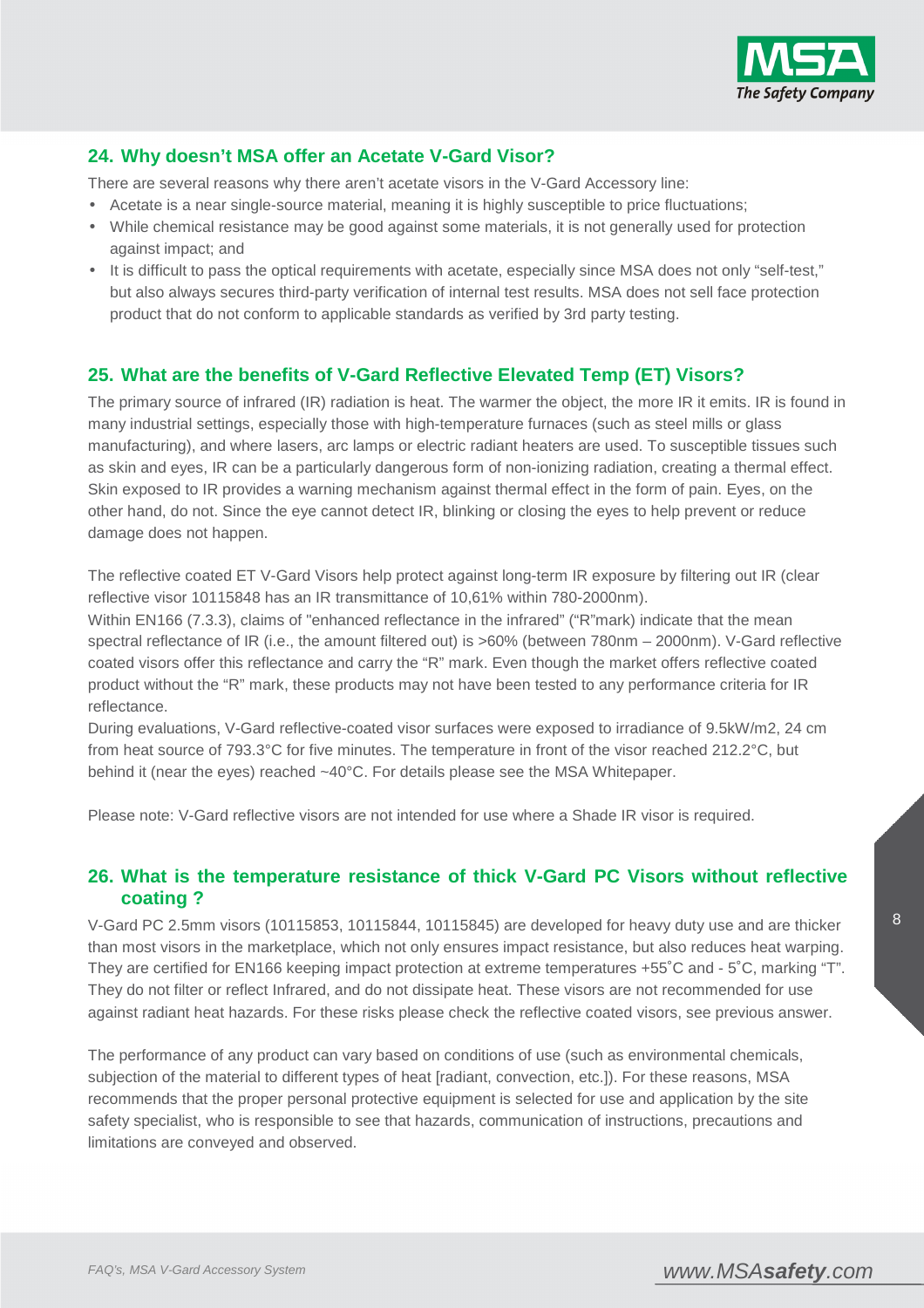

# **SECTION 3: Questions about V-Gard Frames**

## **27. What does the markings on the frame mean?**

It is EN166 that rules the requirements and markings of face protection. MSA V-Gard frames are approved and marked: **EN166 389 BT / EN1731-F**

**EN166**: Accredited standard face protection

#### **Field of use:**

No Symbol: Basic Use

"3" Liquid droplets and splash

- "8" Electric arc resistance
- "9" Non-adherence of molten metal and resistance to penetration of hot solids

#### **Symbol for mechanical strength**

"F" High speed particles with low energy impact (45 m/s)

- "B" High speed particles with medium energy impact (120 m/s)
- "T" Additional resistance at extreme temperatures  $(-5 \text{ and } +55 \text{ °C})$

**EN1731:** Accredited standard mesh visors: Same impact option than EN166

#### **28. Can we use all the frame with all the EN certified V-Gard helmets?**

Yes, all helmets V-Gard, V-Gard 200, V-Gard 500, V-Gard 520, ThermalGard are mentioned on the EN Certificate as product approved with the frames and visors.

#### **29. Why doesn't MSA offer any metal V-Gard Frames?**

The market experience with metal frames we used to offer in other countries in the past showed the following problems:

- metal frames should not be used where electrical hazards are present;
- metal frames are heavy; and
- metal frames encourage debris to fall in the user's face.
- metal frames often "roll off" the back of the helmet due to the spring

For environments with high temperature MSA offers V-Gard Elevated Temperature frames made of Nylon, which are US tested to withstand temperatures of 176.7°C for at least five minutes, helping to reduce warping, cracking or crazing.

#### **30. Are there any metal parts on V-Gard frames?**

No. There are no metal parts on any of the V-Gard Frames. This is important for applications including electrical risks.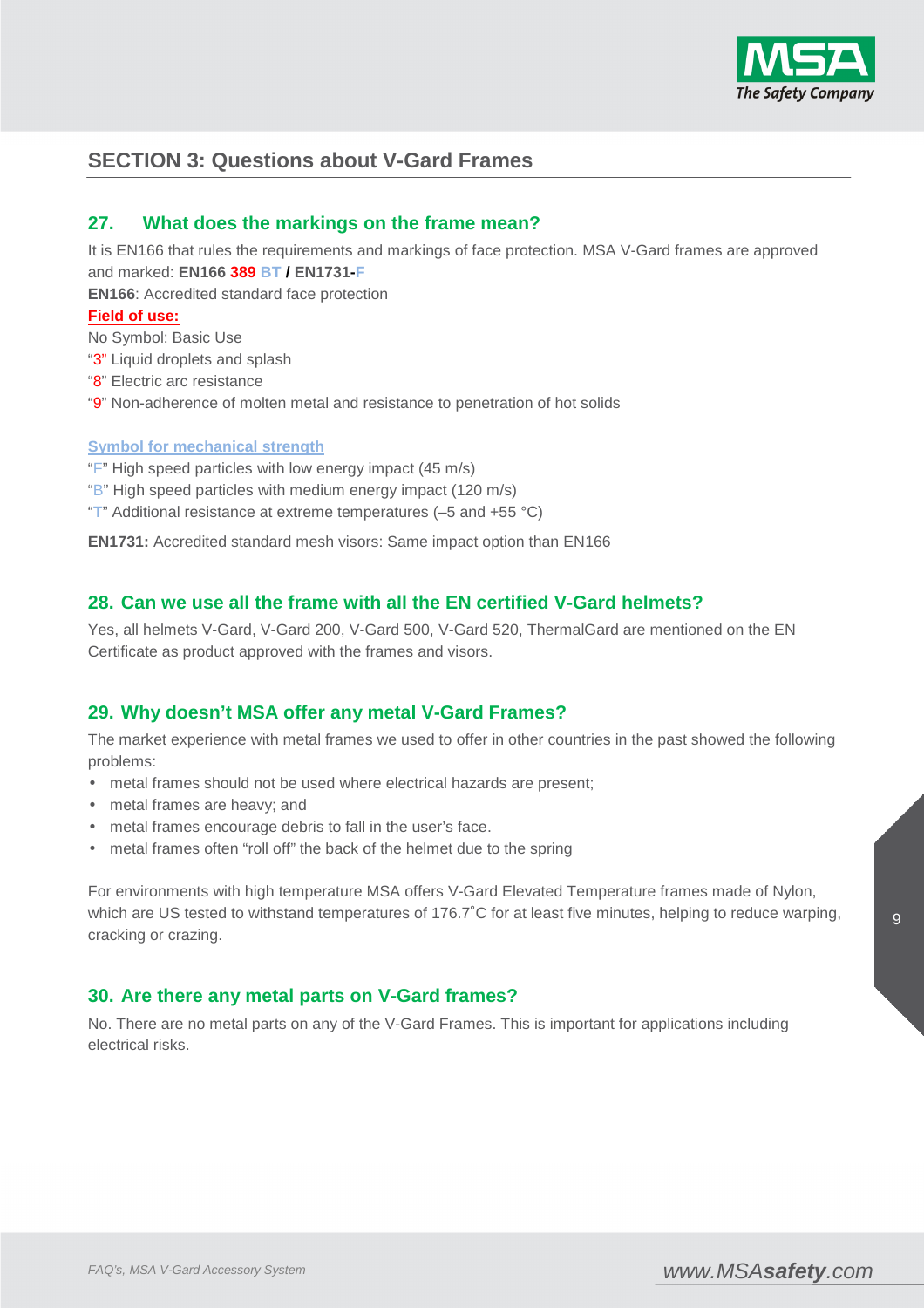

# **31. Do V-Gard Frames hold up against chemical splash?**

MSA performed lab tests with select chemical families on certain V-Gard Visors in the "as worn" position meaning mounted to a V-Gard standard slotted frame. The results of the tests are available in the "MSA Chemical Application Quick Reference Guide". While the frames weren't specifically tested, nothing of issue was noted regarding the frames as a result of these tests. The standard frames are made of HDPE, same as the V-Gard helmet.

#### **32. What is the V-Gard debris control?**

V-Gard Debris Control is an optional, replaceable clip/rubber gasket piece that can be used on all V-Gard Frames. It helps prevent debris from falling in the user's face when the frame is both in use and in the rest position (i.e., lifted). This new feature was ranked as the #1 improvement by our customers, and comes standard on all V-Gard Frames marked "with debris control". It is also available as a replacement part. While this is a highly rated feature, there may be some customers who do not wish to use the debris control. For these customers, there are PNs for V-Gard Frames without debris control.

# **33. Will the debris control "wipe off" helmet logos?**

No. MSA Engineering has tested and found that the debris control does not "wipe off" MSA custom-placed logos. In most cases it does not cover logos, but to be sure MSA Logo Express can highlight debris control position within the logo validation form.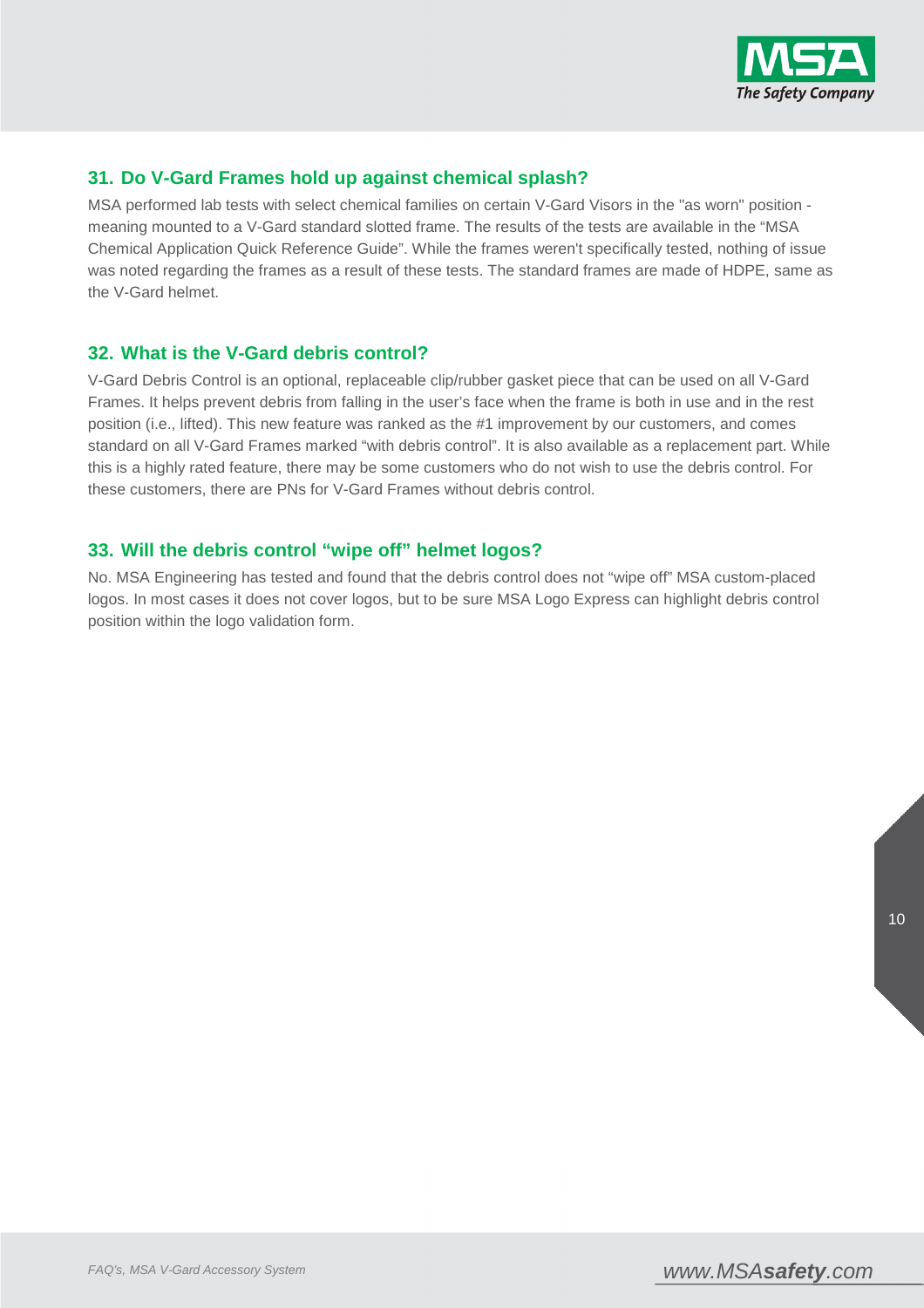

# **34. Do V-Gard Frames have a space between the brim of the helmet, allowing sparks or debris to fall behind the visor?**

V-Gard Frames for Helmets have all been designed to work with or without the optional, replaceable debris control. With the debris control in place, the likelihood that debris will fall between the frame and the helmet brim is limited (we have conducted tests against such incidents). However, a customer can choose to wear V-Gard Frames without debris control. In these cases, it is possible that debris can fall between the frame and helmet brim when the frame is in the rest position but limited risk thanks to sliding rails to adjust the wearing depth close to the helmet peak.

## **35. What is the temperature to which the ET frames are tested?**

The ET frames were tested withstand temperatures of 176.7˚C for at least five minutes, helping to reduce warping, cracking or crazing. This is almost the temperature our ThermalGard helmet is tested withstanding +150°C according to EN397.

### **36. Can the debris control be used in a hot environment?**

As documented in the EN Certificate the debris control was part of all the tests. That means frames and visors passing the EN 166 molten metal tests with the marking "9" could also use the debris control without restrictions. The debris control itself doesn't have the marking "9" as the EN166 doesn't considers this option, anyway this is not relevant as it will be used always in combination with the frames and visors. During high temperature testing of the V-Gard Elevated Temperature frame the debris control was also mounted and showed NO deformation etc. resisting temperatures of 176.7˚C for at least five minutes.

# **37. What are the hooks on the rails of the V-Gard Frame for slotted helmets for?**

The hooks serve as "speed bumps" to help prevent the frame from coming completely out of the slot adaptors when pulled out very far, such as when the user has pulled the frame out to accommodate a respirator.

# **38. What is the interest to select a Universal Frame instead of a Standard One?**

When the customer wants to keep the competitive pairs of ear-muffs on our V-Gard Helmet, the frame will let the slots free for these ear-muffs. So Universal frames allow use of competitive ear-muffs with V-Gard helmets, frames and visors. MSA recommends to use MSA Head-, Face, Hearing-Protection system, as everything has been tested and approved as a system.

# **39. Do we need to order slot adapters when no need of ear-muffs?**

No the slot adapter are delivered with each frame so no need to order them separately like with the previous Sordin range.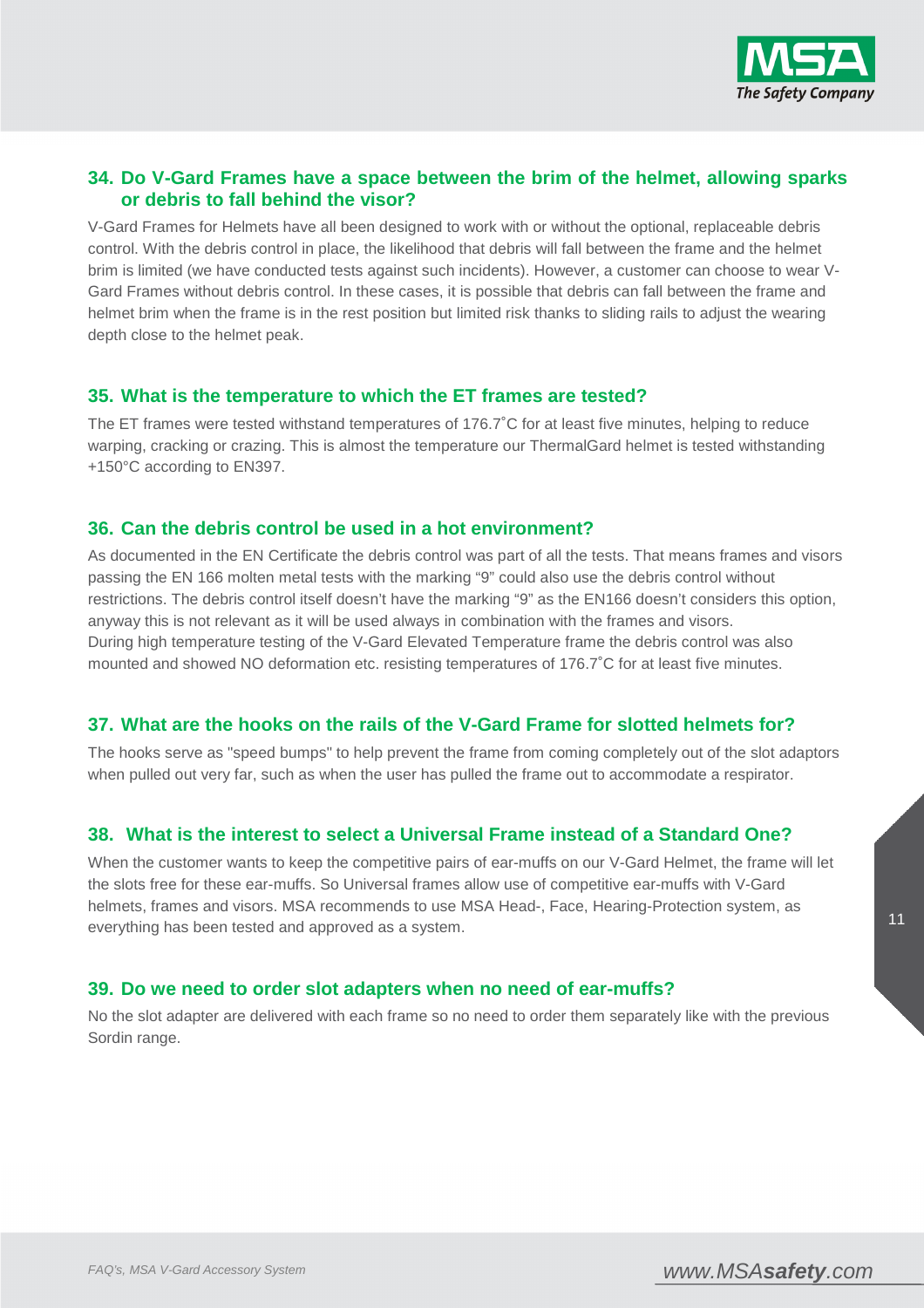

# **SECTION 4: Questions about V-Gard Chin Protection**

# **40. What are V-Gard Chin Protection made of?**

The V-Gard Retractable Chin protector (PN10115828) is made of Lexan 141, a polycarbonate, thermoplastic resin. The V-Gard Standard Chin protector (PN10115827) is made of Tenite, a cellulosic plastic.

# **41. Is there a clear V-Gard Chin Protector?**

No. The opaque material ensures safety and standards compliance with clear, tinted and shaded V-Gard Visors. By EN166 chin protector for shaded visors should have a light transmission of 0%, which is not possible with clear chin protector.

MSA is reviewing the feasibility of offering a clear chin protector for just clear visors in the future.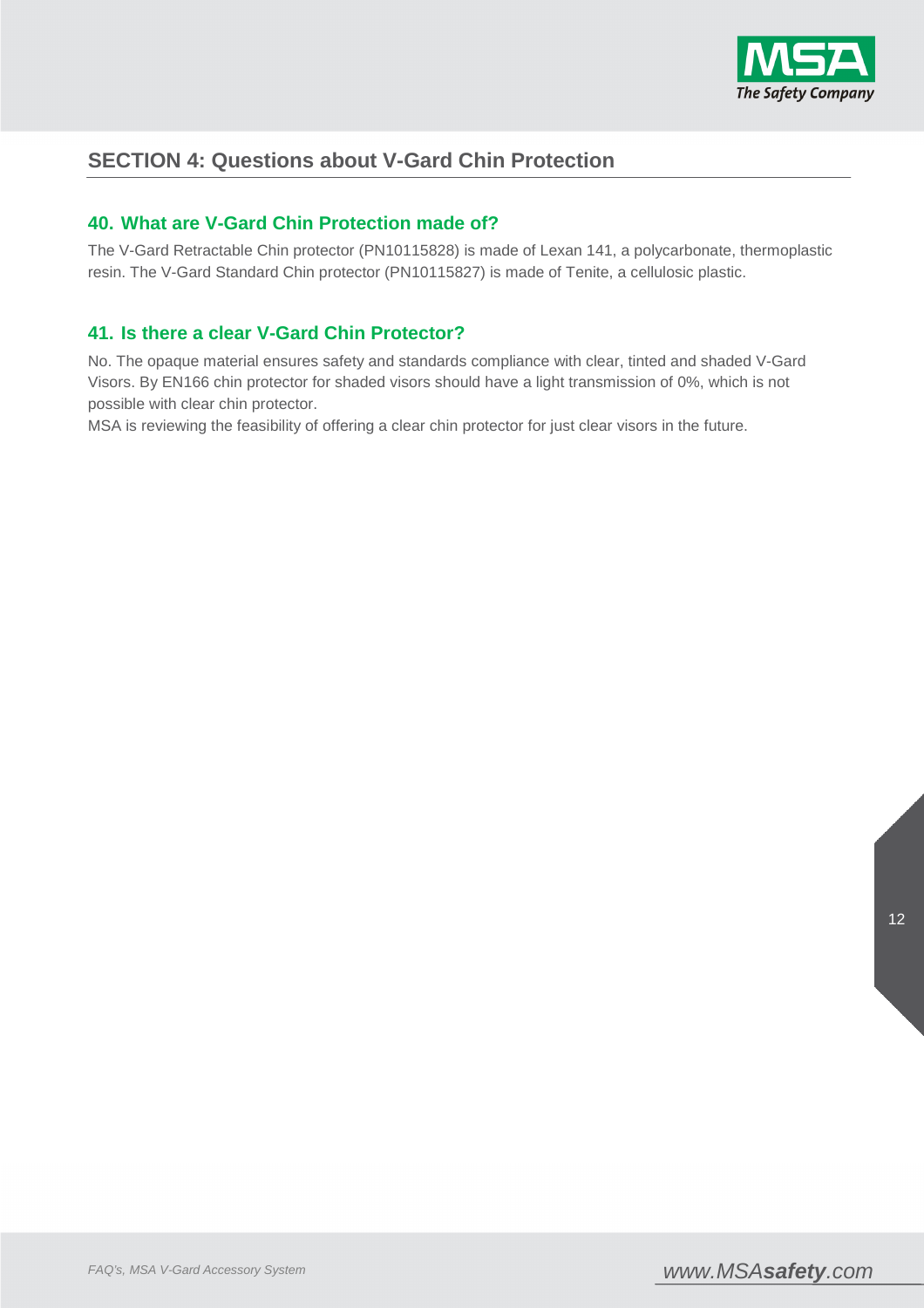

# **SECTION 5: Other Questions on V-Gard Accessories, Other PPE, Specific Uses**

#### **42. Are V-Gard frames & visors antistatic?**

The whole V-Gard System including helmets, frames, visors and many other accessories were tested according to EN13463-1 standard "Non-electrical equipment for use in potentially explosive atmospheres". The objective is the examination according to the standard EN 13463-1, of the capacity in the storage and in the flow of the electrostatic charges of covers or parts of plastic envelope for the material to be tested. This type of material must be conceived in order to avoid any danger of inflammation by electrostatic discharge in the normal conditions of use.

See below the ATEX areas in which the MSA V-Gard Accessory System can be safe:

**Face Protection**  10115836 Dust 10115840 Dust 10115853 Dust and IIA 10115855 Dust

#### **Chin Protection**

10115828 Dust and IIA 10115827 Dust and IIA

MSA can send you the test report to proof this. As it is not required in the norms for non-electrical PPE NO Antistatic marking on frames or visors are used.

# **43. Do V-Gard Accessories work with competitor frames, visors and chin protection?**

No. Competitor products will not work with our new V-Gard Accessory System line. We have patents protecting our designs; "knock offs" will be difficult to produce and sell into the market. More importantly, it is unsafe to wear competitor products on MSA equipment, as competitor combinations with MSA equipment have not been tested to ensure compliance with safety standards. Even if competitor visors and frames may appear to be compatible with MSA products, only V-Gard Accessory products are tested and approved as a system to work together as a system and with MSA Helmets.

# **44. Why MSA recommends the use of safety eyewear under visors?**

MSA recommends wearing MSA impact-rated spectacles or goggles under all visors because MSA has no way of knowing what type or model visor the customer is wearing, whether or not it meets general protector or impact requirements. As explained in previous questions/answers above all MSA V-Gard visors are impact resistant to minimum 120m/s "B" (EN166 tested), various even impact rated at extreme temperatures "T". It is up to customers individual risk analysis to decide if spectacles/goggles should be worn underneath in addition.